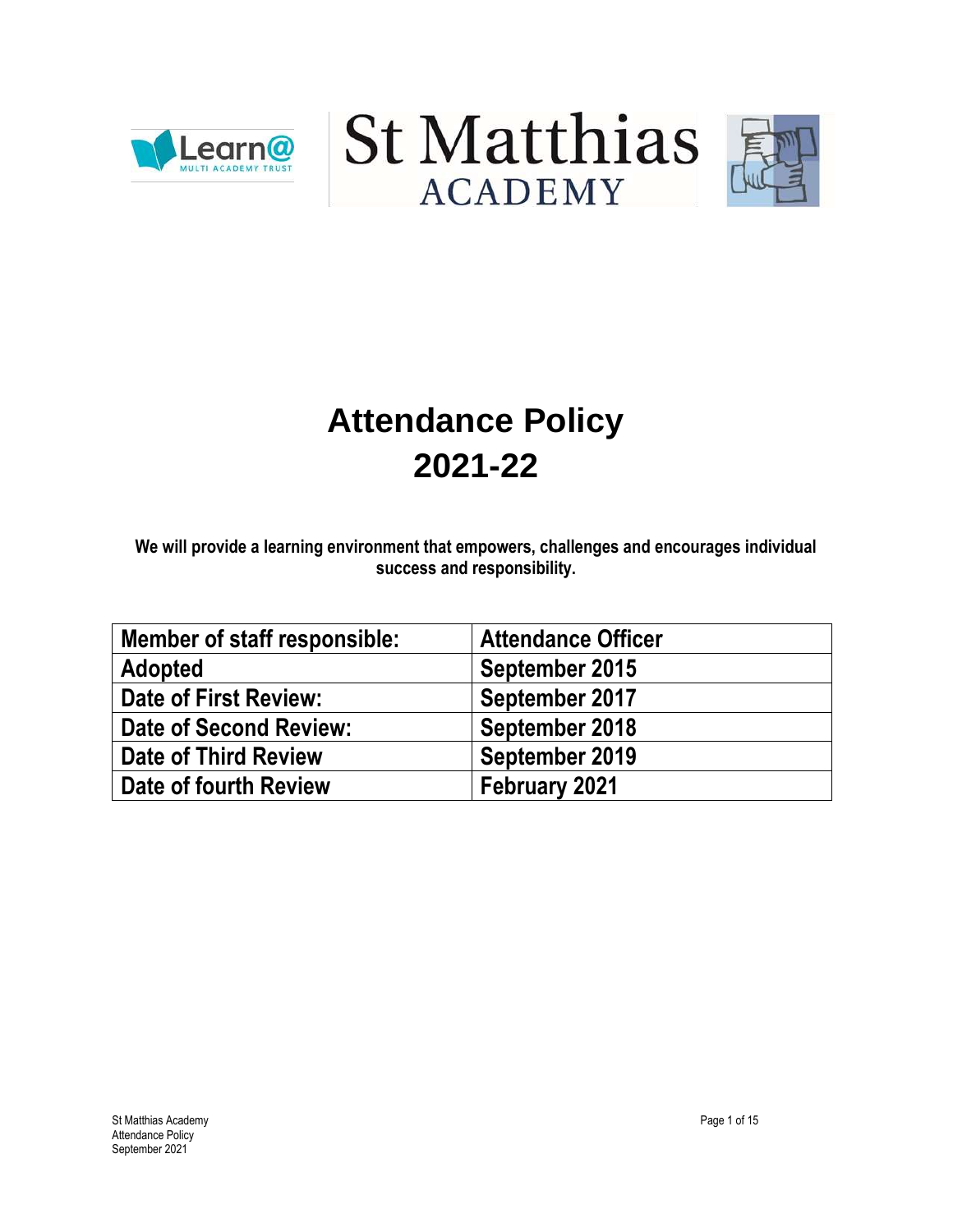**New National Restrictions from 5th November 2020 - Attendance Update**

**Update to guidance**

**On 4th November 2020, the Department for Education (DfE) issued guidance relating to how New National Restrictions to control the spread of coronavirus (COVID-19) impact education, childcare and children's social care settings. · Pupils of compulsory school age must be in school unless a statutory reason applies.**

**· The government states there are no plans to close settings or implement rota systems as they want to prioritise the wellbeing and long-term futures of our children.**

**If a family is reluctant to send their child in due to anxieties around COVID-19 there is the possibility of offering a 'blended learning approach' eg. Remote learning plus 1:1 sessions in an outdoor session/sports based/walk and talk to get them out and check wellbeing, plus regular welfare calls. Blended learning approaches are appropriate bespoke learning packages to support the needs of a young person who is having difficulty processing the complex health and safety issues surrounding COVID-19, and as a result are in a regular state of heightened anxiety and dysregulation. In these circumstances we may decide with the support of our specialist team and the parents/carers to deliver a blended learning package for that child. Such a blended approach will be reviewed regularly and the young person will be receiving a supportive transition to a fuller on-site programme of learning as and when it is felt they can manage the higher sensory setting of the Academy.**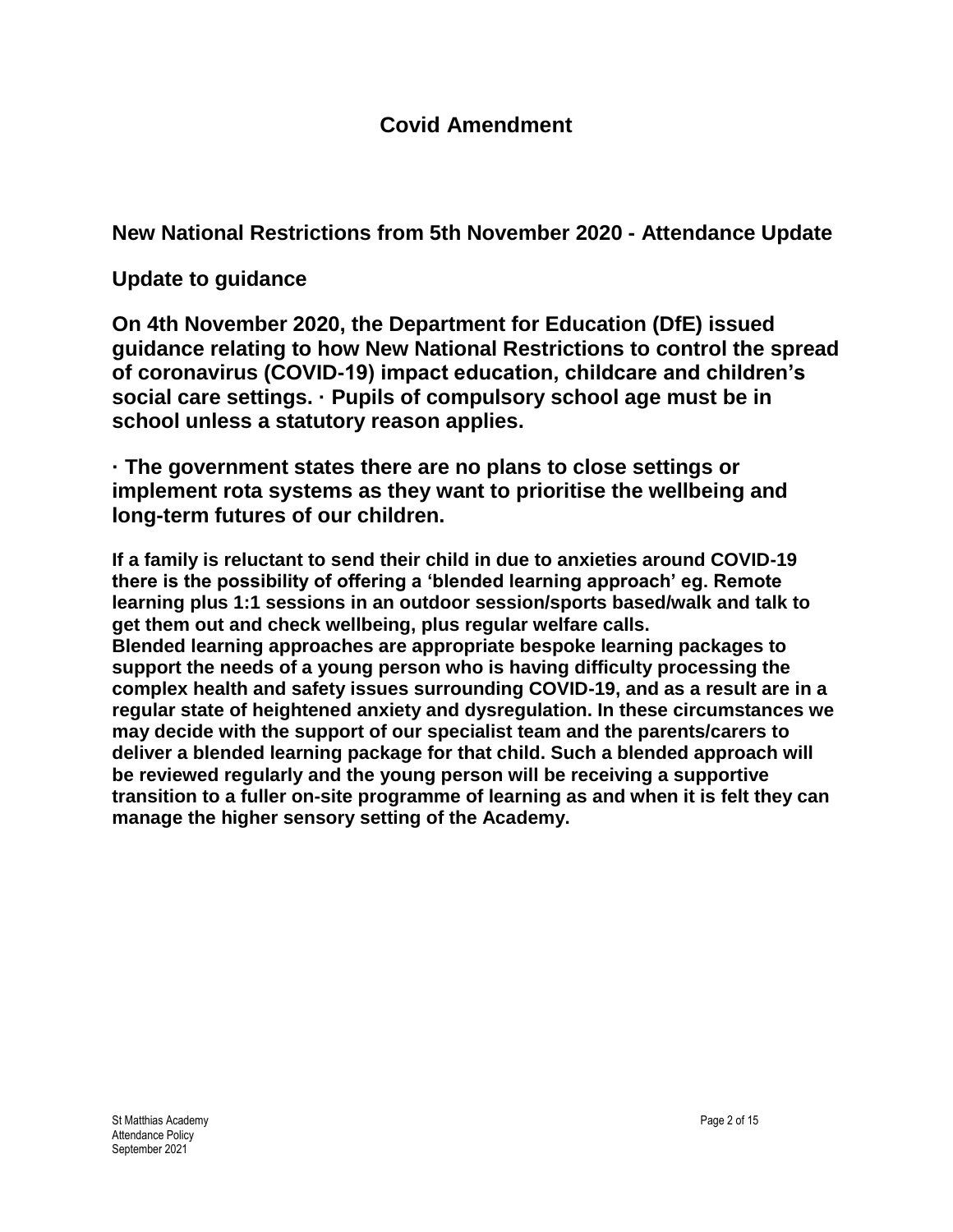# **Regular school attendance is essential if students are to achieve their full potential.**

At St Matthias Academy we are committed to our mission statement:

#### **We will provide a learning environment that empowers, challenges and encourages individual success and social responsibility.**

We provide full time education for students who are permanently excluded, or at risk of exclusion and assessment places.

We offer a curriculum that combines a focus on academic subjects with a wide range of enrichment programmes through Art, Food Studies and Sport programmes to support for our pupils' personal and social development.

Each Student has an Individual Education Plan which is reviewed termly. Targets for each student address learning and personal development needs as well as planning next steps.

Students stay with us for varying lengths of time and are supported throughout transitions to new placements or schools where there are identified as the best long-term setting for the student.

To realise this, we believe excellent attendance is the single most important factor enabling us to provide the best support for pupils in achieving their personal goals and targets.

#### **1. Introduction**

- 1.1 St Matthias Academy believes that regular school attendance is the key to enabling students to maximise the educational opportunities available to them and become emotionally resilient, confident and competent adults who are able to realise their full potential and make a positive contribution to their community. By 'regular school attendance' we expect all students to attend every day that they are expected to attend.
- 1.2 St Matthias Academy values all students. As set out in this policy, we will work with families to identify the reasons for poor attendance and will try to resolve any difficulties.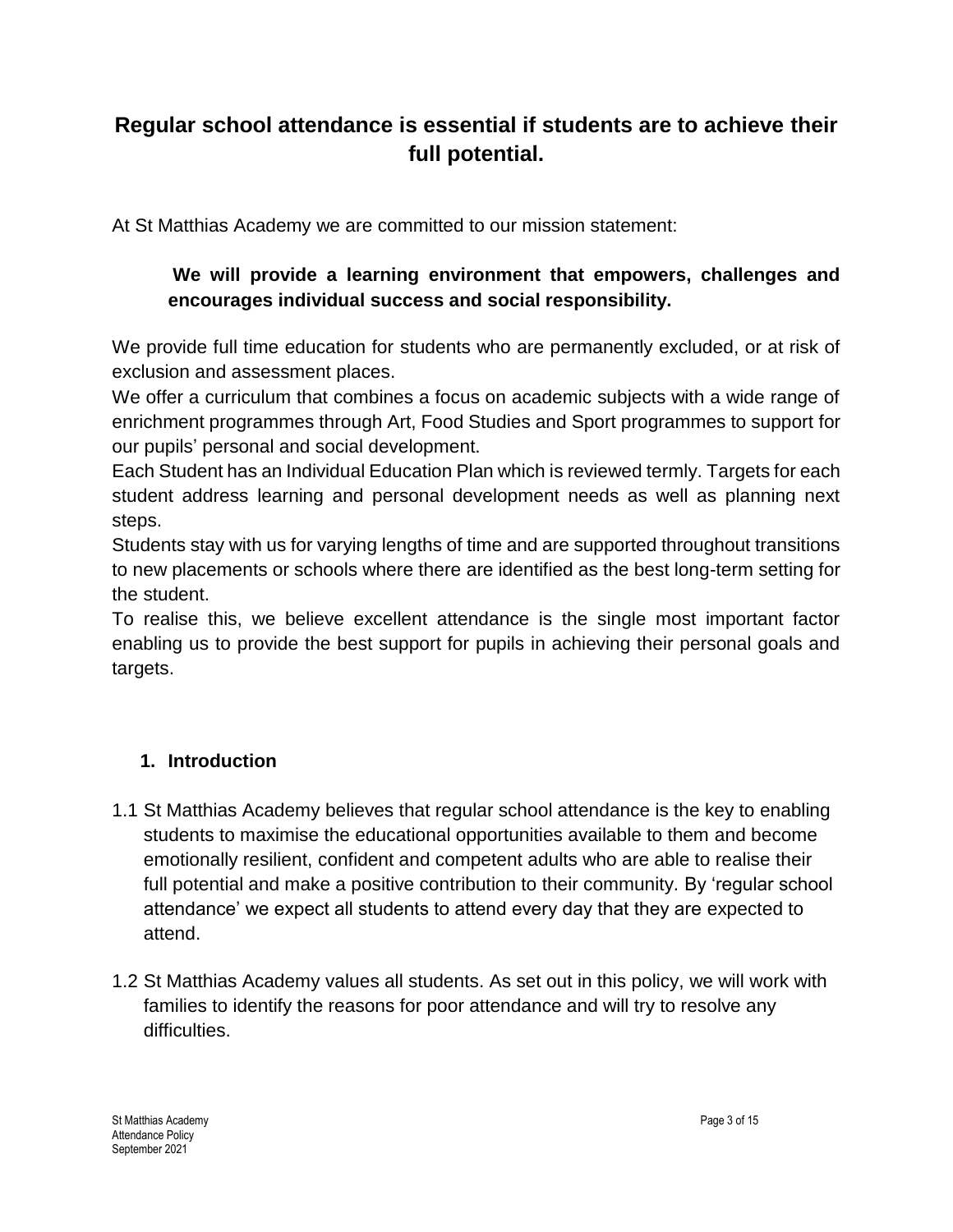#### **2. Legal Framework**

2.1 Section 7 of the 1996 Education Act states that parents / carers must ensure that students receive efficient full -time education suitable to their age, ability and aptitude to any special needs they may have, either by regular attendance at school or otherwise.

2.2 Under the Education Act 1996 the Local Authority has a statutory responsibility to ensure parents / carers secure education for children of compulsory school age and where necessary use legal enforcement.

2.3 The Education Regulations 2016 requires schools to take an attendance register twice a day once at the start of the morning session and then again during the afternoon session.

2.4 The register must record whether the pupil was

- present
- absent
- present at approved educational activity
- unable to attend due to exceptional circumstances

2.5 Dual registered students. St Matthias has a number of students who are dual registered with another educational setting and attendance certificates are sent weekly to and from main provision.

#### **3. Categorising absence**

3.1 Where students are recorded as absent, the register must show whether the absence is authorised or unauthorised.

3.2 **Absence can only be authorised by the Head Teacher or SLT and cannot be authorised by parent /carers.** All absences will be treated as unauthorised unless a satisfactory explanation for the student's absence has been received.

3.3 Late arrival registration is between 9.25 – 10.00 some students arriving after this time will be marked as present as some pupils travel a long distance to attend and maybe affected by local transport issues. Lates will be marked as such on SIMs at the end of Lesson 1. Persistent latecomers receive sanctions according to the academy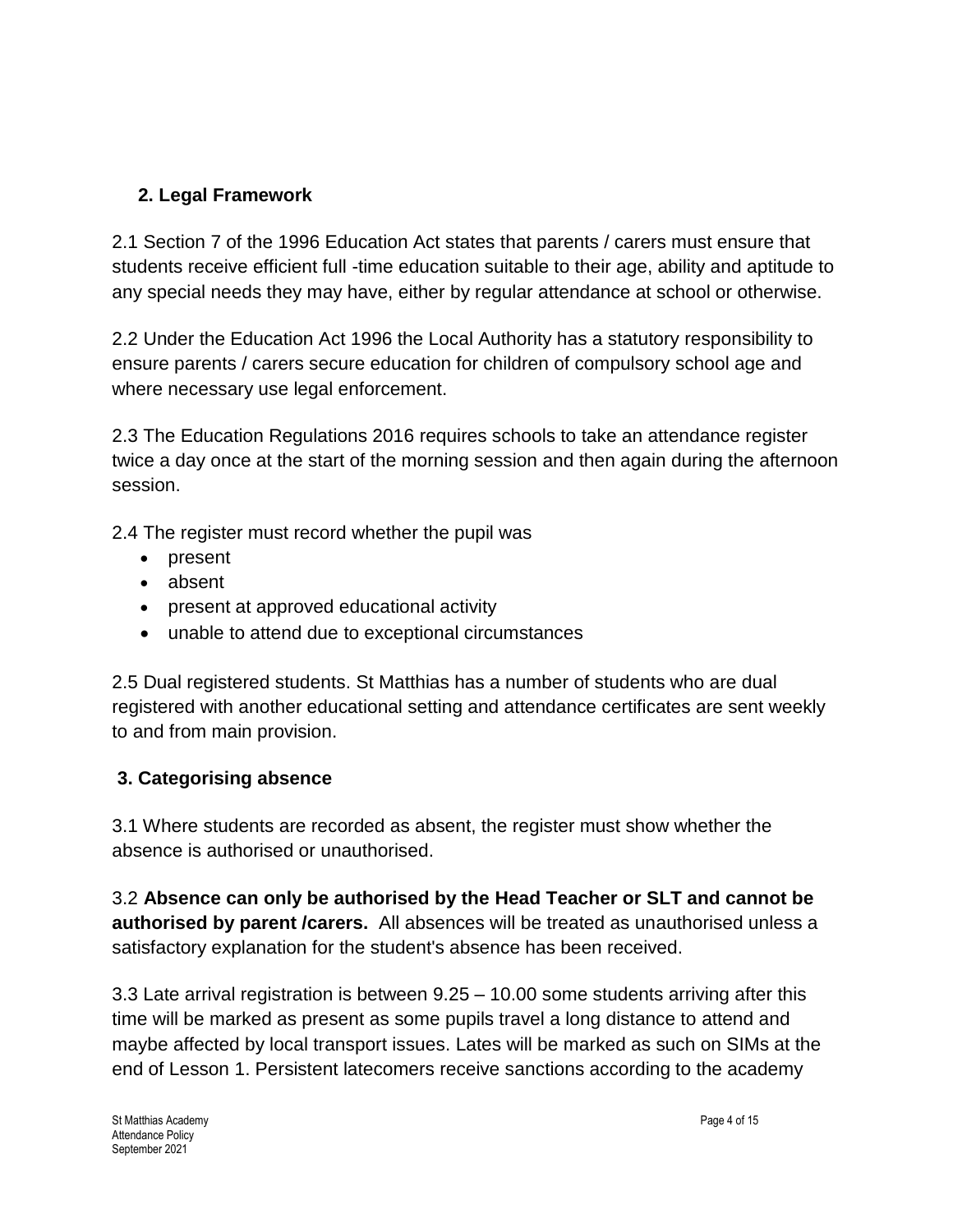Engagement Policy and parents are informed. The absence will be recorded as unauthorised after 10.00 if the pupil has arrived late without justifiable cause.

#### **4. Roles and Responsibilities**

#### 4.1 **The Academy Council will**:

- Annually review the academy's Attendance Policy and ensure the required resources are available to fully implement the policy.
- Agree school attendance targets and submit these to the Learn@ Trust within agreed timescale each year,
- Ensure that the school has clear systems to report, record and monitor the attendance of all, including those who are educated off-site
- Ensure that the Registration Regulations, England 2016 and other attendance related legislation is complied with
- Identify a member of the Academy Council to lead on attendance matters,

#### 4.2 **The Senior Leadership Team will**:

- Actively promote the importance and value of good attendance to pupils and their parent/ carers.
- Ensure that there is a whole school approach which enforces good school attendance with good teaching and learning experiences that encourage all students to attend and achieve
- Ensure that the Registration Regulations, England 2016 and other attendance related legislation is complied with
- Document interventions used to a standard required by the Local Authority should legal proceedings be instigated
- Form positive relationships with pupils and parent/ carers
- Report the school's attendance and related issues through termly reporting to the Academy Council or lead member.

#### 4.3 **The Attendance Officer will**:

- Actively promote the importance and value of good attendance to pupils and their parents/ carers.
- Analyse attendance data to identify causes and patterns of absence
- Comply with the Registration Regulations, England 2016 and other attendance related legislation
- Contribute to the evaluation of school strategies and interventions
- Document interventions used to a standard required by the Local Authority should legal proceedings be instigated
- Form positive relationships with pupils and parent/ carers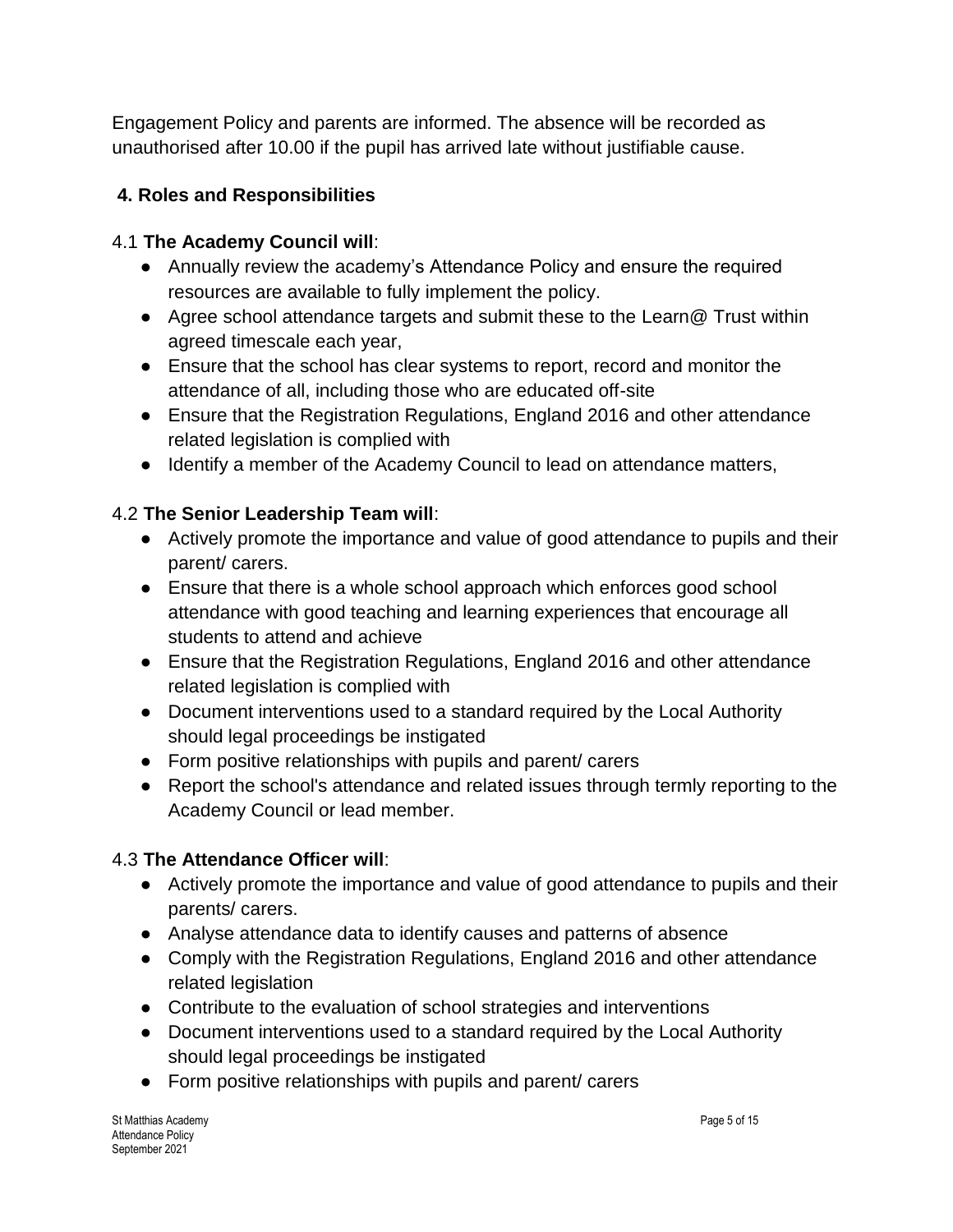- Implement systems to report, record and monitor the attendance of all students including those educated off-site
- Work with other agencies to improve attendance and support students and their families.

#### 4.4 **The Family Group Tutor will**:

- Actively promote the importance and value of good attendance to pupils and their parent/ carers.
- Form positive relationships with pupils and parent/ carers
- Discuss issues of attendance and punctuality in Behaviour Review sessions and in Individual Behaviour Plan meetings with pupils and parents/ carers
- Take an active role in monitoring attendance and work with office staff and the attendance officer to contact parents when an absence has been unauthorised for three or more days.

#### 4.5 **Parents / Carers will**:

- Ask school for help if their child is experiencing difficulties
- Contact the school if their child is absent to let them know the reason why and the expected date of return.
- Encourage their child to look to the future and have aspirations
- Inform the school of any change in circumstances that may impact on their child's attendance
- Support the school, take every opportunity to get involved in their child's education, form a positive relationship with school and acknowledge the importance of children receiving the same message from both school and home.
- Try to avoid unnecessary absences where possible make appointments after school hours.

#### 4.6 **Office staff will**:

- Record the attendance record of students on a daily basis in the SIMs register system
- Where a student is expected in school but is absent and no contact with home has been forthcoming first-day calling via phone or text will be triggered to try to ascertain the reason for absence
- Where no contact with home has been gained by the  $3<sup>rd</sup>$  day of student absence St Matthias Academy will trigger their welfare escalation procedure and carry out a home welfare visit to contact the student and their family.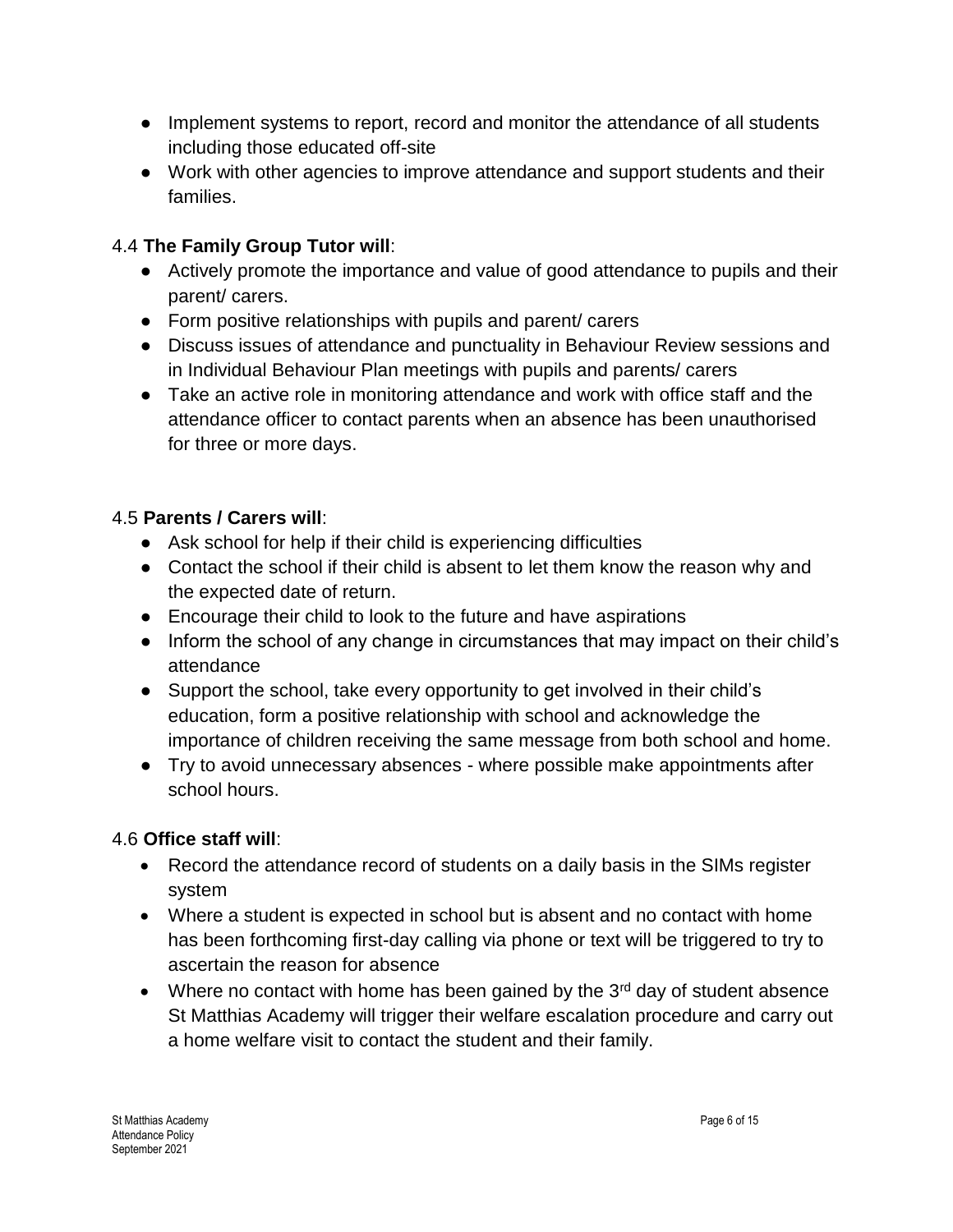#### **5. Using Attendance Data**

5.1 Students' attendance will be monitored and may be shared with the Local Authority and other agencies if a student's attendance is a cause for concern.

5.2 Every week the Attendance Officer will provide SLT with attendance data.

5.3 The student's attendance for the previous week will be recorded as follows: Green = Attendance above baseline Red = Below baseline

5.4 The Senior Leadership team will receive complete set of data.

5.5 The attendance data will be used to trigger school action as set out in the escalation of interventions.

5.6 Attendance data will also be used to identify emerging patterns and trends to inform whole school strategies to improve attendance and attainment.

#### **6. Support Systems**

6.1 St Matthias Academy recognises that poor attendance is often an indication of difficulties in a child's life. This may be related to problems at home and or school. Parent / Carers should make school aware of any difficulties or changes in circumstances that may affect their child's attendance. This will help school identify any additional support that may be required.

6.2 The school will implement a range of strategies to support improved attendance. Strategies used will include:

- Discussion with parent/carers and pupils
- Learning centre / Library tutoring
- Referrals to support agencies
- Reward systems / Certificates
- Time limited re-integration timetable

6.3 Support offered to families will be child centred and planned in discussion and agreement with parents / carers and students/

6.4 Where parents /carers fail or refuse to engage with support offered and further unauthorised absence occurs, St Matthias Academy will consider the use of legal sanctions.

St Matthias Academy **Page 7 of 15** and the state of the state of the state of the state of the state of the state of the state of the state of the state of the state of the state of the state of the state of the state of t Attendance Policy September 2021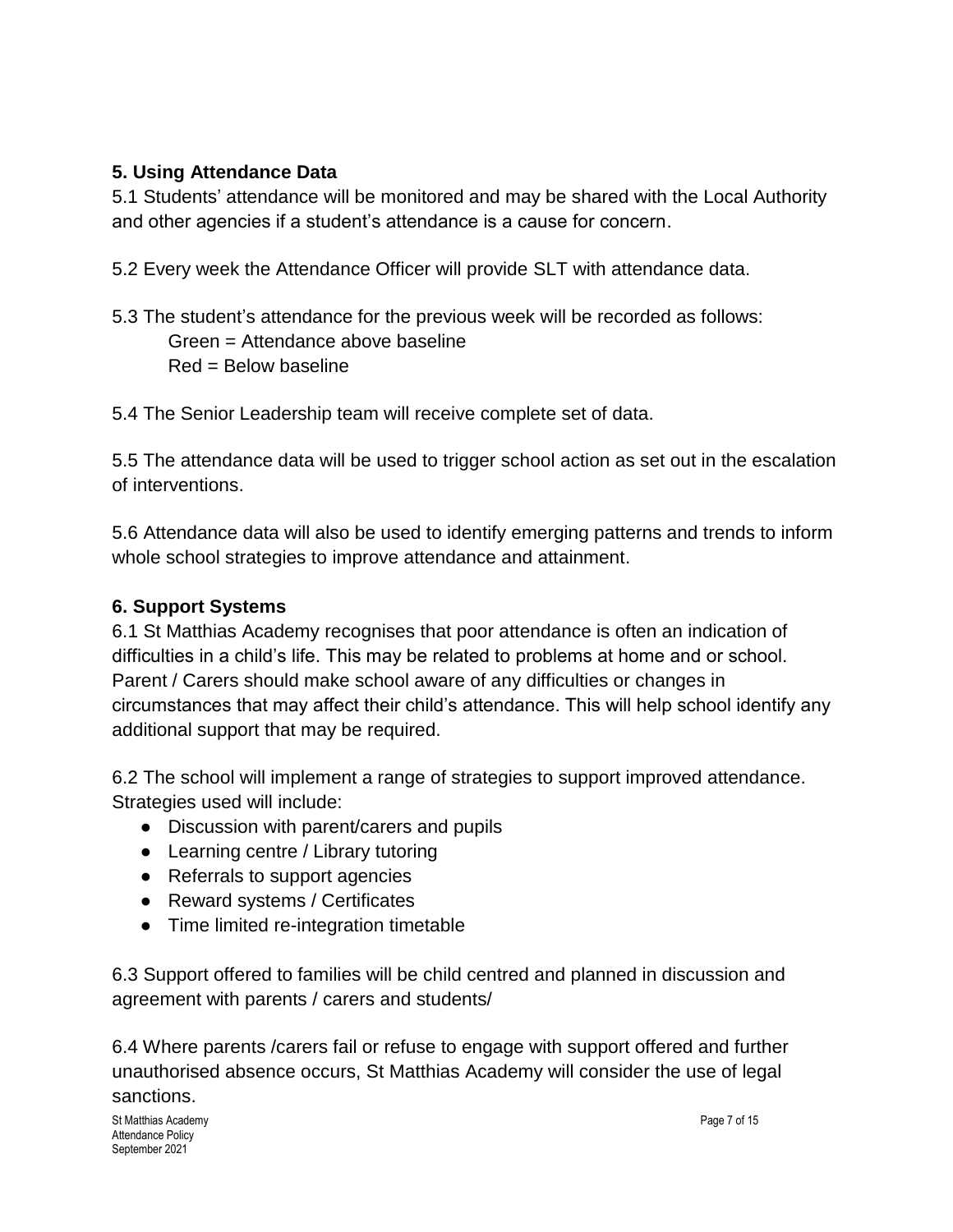#### **7. Legal Sanctions**

7.1 Where interventions fail to bring about an improvement in attendance the Local Authority will be notified and legal action in the Magistrates Court may be taken.

7.2 Section 444 of the Education Act 1996 states that if a parent / carer fails to ensure the regular school attendance of their child if he/she is a registered pupil at a school and is of compulsory school age then they are guilty of an offence/

7.3 A parent / carer found guilty of this offence can be fined up to £2500 and or be imprisoned for a period of three months.

7.4 The Code of Conduct followed by St Matthias Academy is that of the local authority within which it is located regardless of the home authority the student lives in

### **8.Leave of Absence**

Parent/Carers who need to take their child out of school during term time due to **exceptional circumstances** must send a written request to the head teacher. Retrospective requests will not be considered and therefore will result in the absence being categorised as unauthorised.

8.1. All requests for leave of absence will be responded to in writing outlining the conditions of leave granted.

8.2 If the permission to take leave is not granted and the parent takes their child out of school the absence will be **unauthorised**. In such cases the school may request the local authority issue a Penalty Notice or consider other legal sanctions including prosecution in the Magistrates court.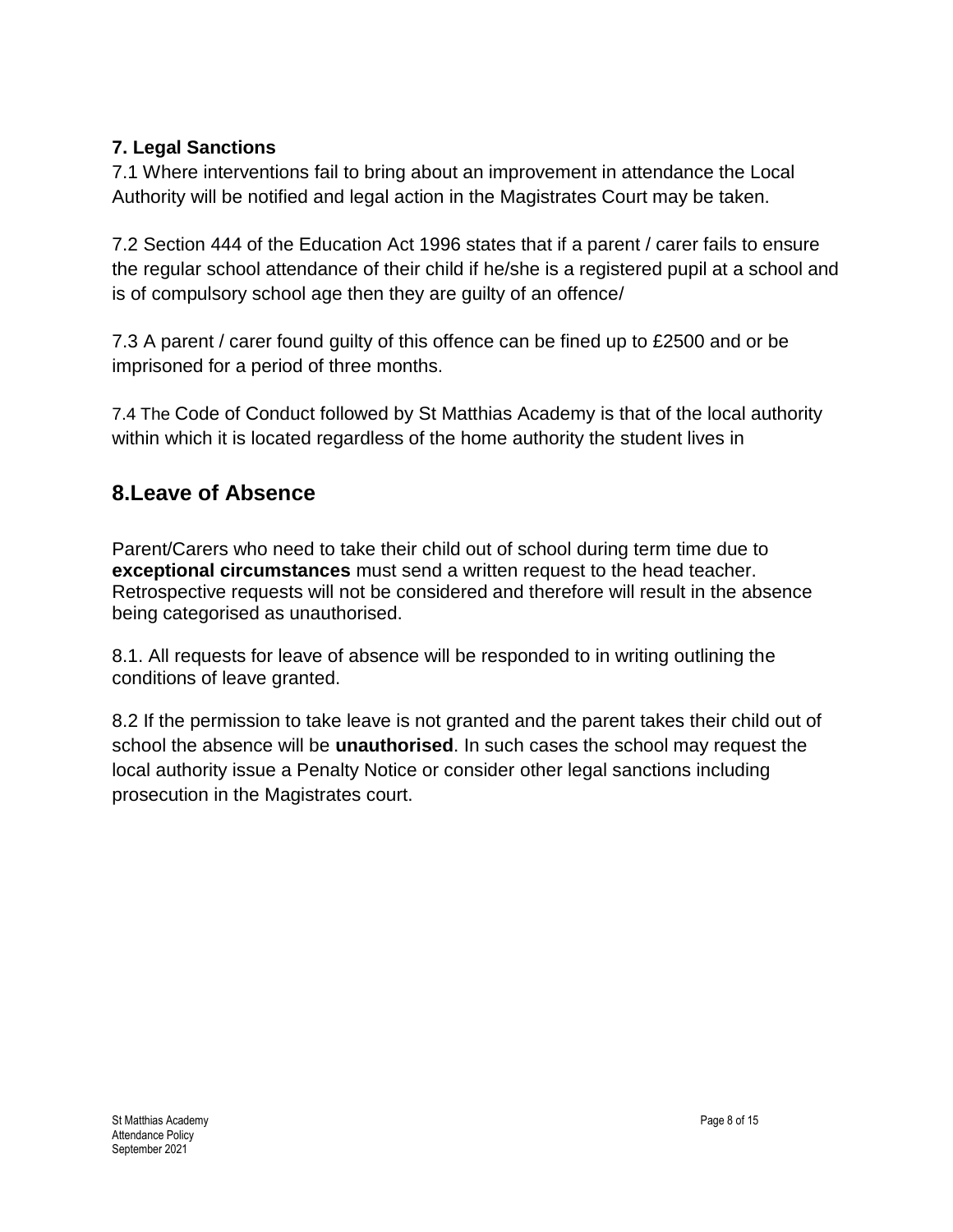#### **Appendices (1)**

#### **Penalty warning letter**

Dear

The Education (Penalty Notices) (England) Regulations 2007 (Name of pupil). Registered pupil at (School).

This is a formal warning that you are in breach of the above regulations. Your child (name of child) has unauthorised absence of 21 sessions or more in the previous and/or current term and this empowers the Local Authority to issue a Penalty notice.

**Unless your child attends regularly a penalty notice will be issued. You will not receive another warning before the fine is imposed.**

The penalty notice requires you to pay a fine of £60 within 21 days. If this fine is not paid within the time limit the penalty rises to £120 which must be paid within 28 days.

If you are issued with a penalty notice this enables you to discharge your potential liability for an offence under Section 444 of the Education Act 1996 of failure to secure your child's regular attendance at school. If you do not pay the fine you will be liable for prosecution for this offence.

If you wish to discuss the matter further please contact me

Yours sincerely

Julie Price Attendance Officer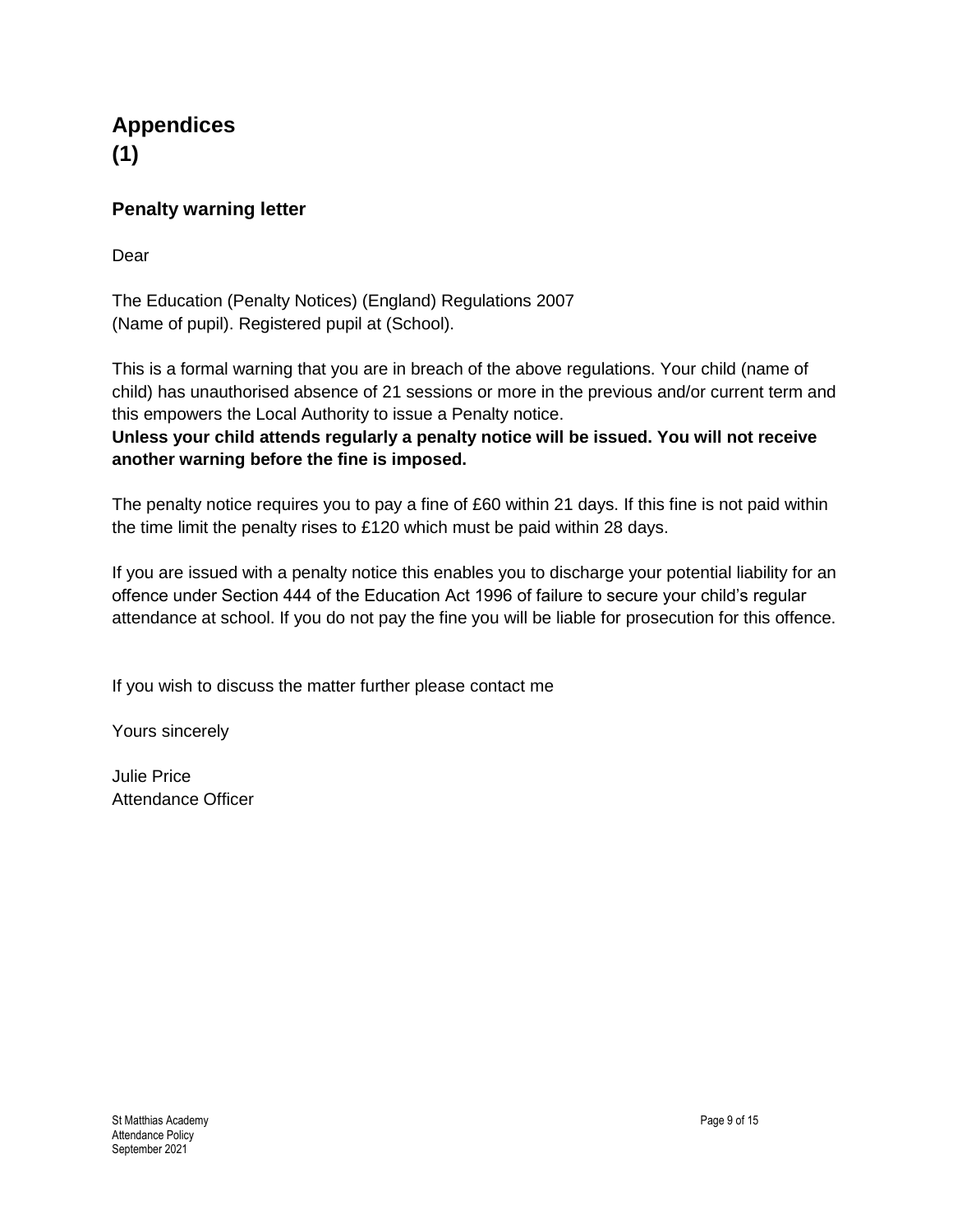# **Appendices**

**(2)**

#### **Unauthorised absence**

Dear

St Matthias Park PRU is working hard to improve pupil attendance. XX's attendance is currently Y% which is below the acceptable level.

It is important that we work together to improve this situation especially as he/she has not attended this term.

Please can you contact Julie Price on 01179031320 as soon as possible to discuss absence. Non attendance at school will affect your child's educational progress. If this continues then a referral to the Education Welfare Service will be made.

If school can offer any support to you with this situation we will be happy to do so.

Yours sincerely

Julie Price Attendance Officer

St Matthias Academy CC: Current Pupil File Yours sincerely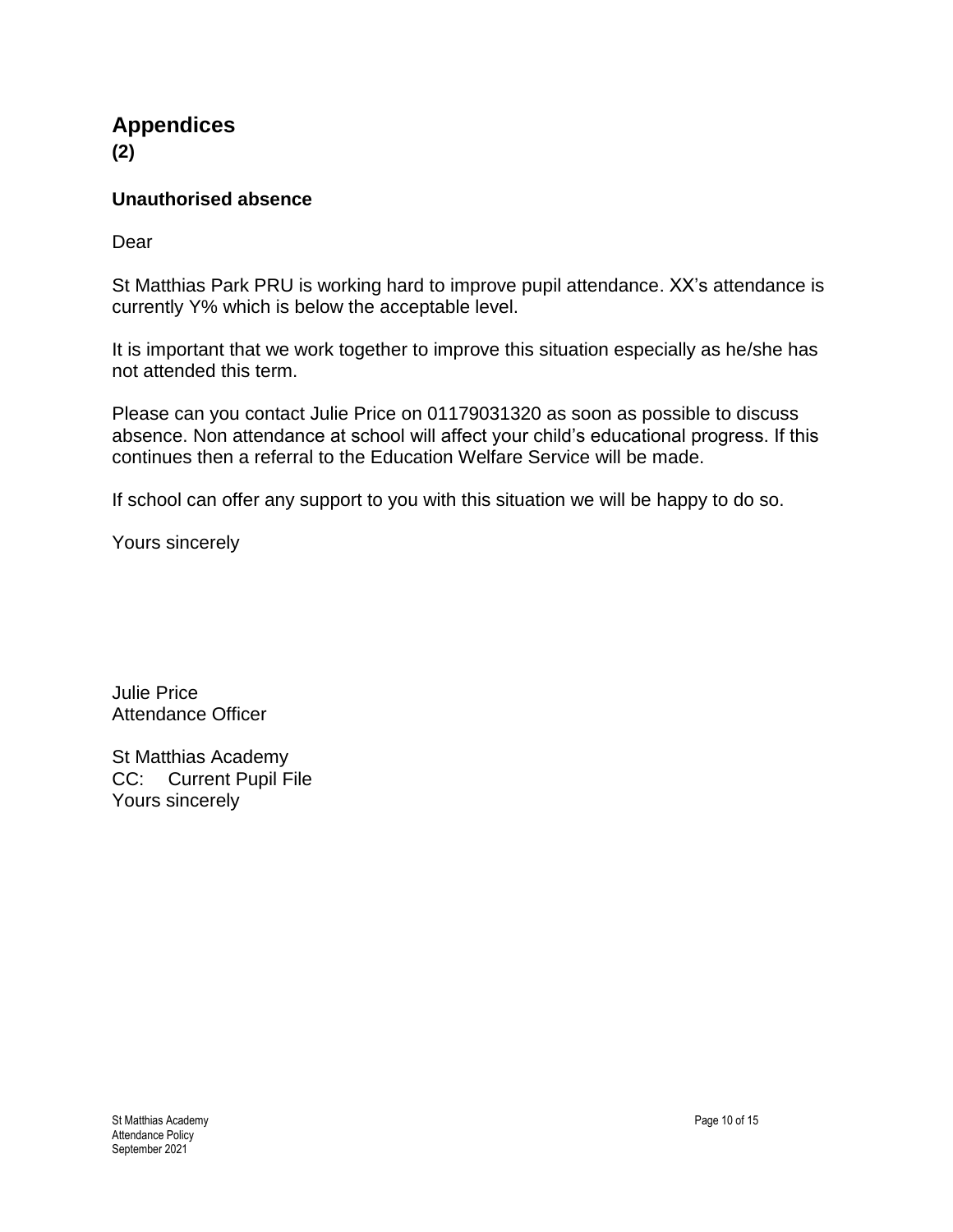**Appendices (3)**

#### **Illness Letter**

Dear

Re

I am writing as I am concerned about the number of absences your child has had recently, when the reason given has been illness.

To date we have not asked for any evidence. From immediate effect we will now require evidence to show your child has been ill. This can be in the form of a note from their doctor, or you can show staff the prescribed medication they have been given.

If no evidence is provided they will be marked down as unauthorised for the day.

If you have any questions, please do not hesitate to contact me.

Yours sincerely

Julie Price Attendance Officer St Matthias Academy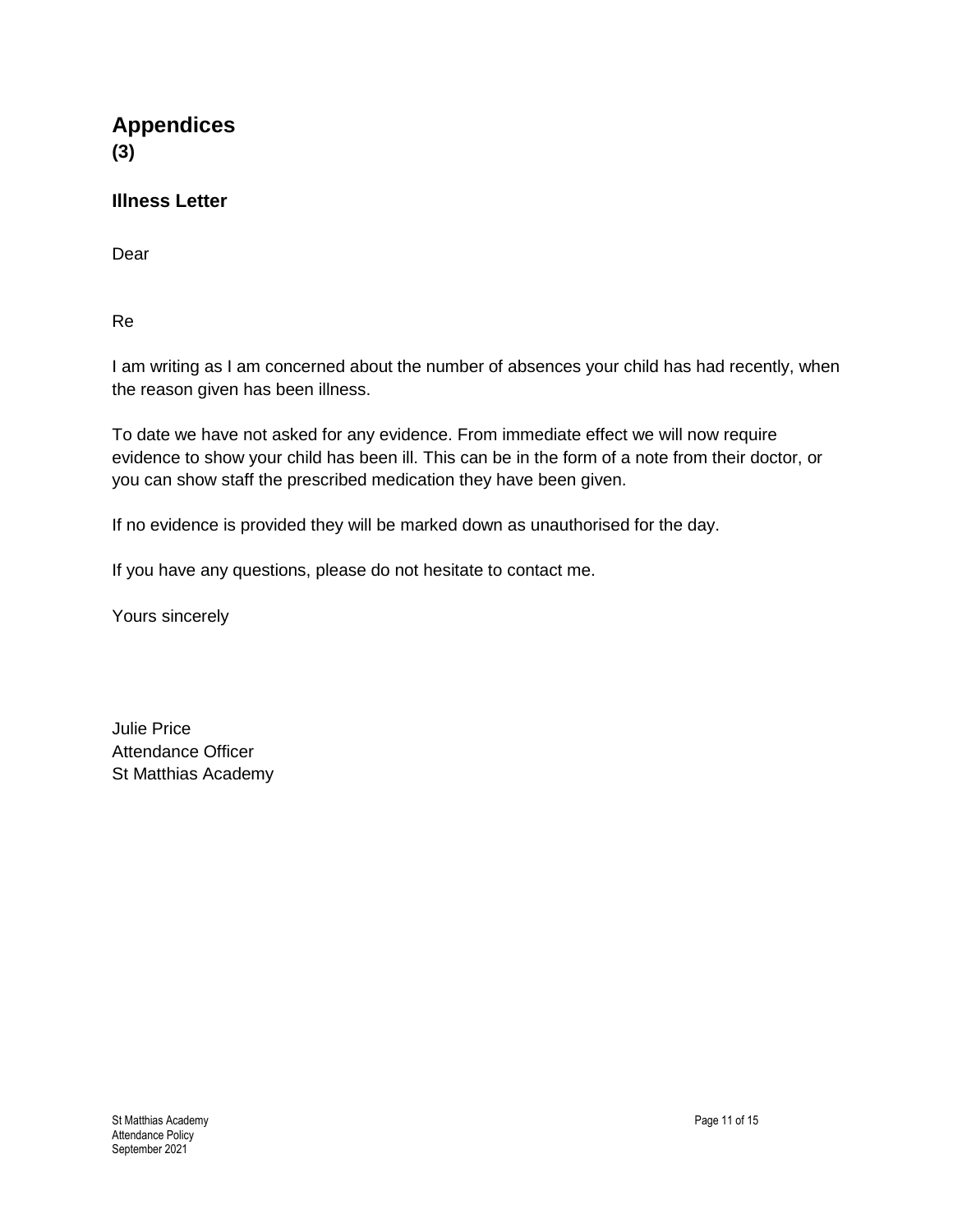**Appendices (4)**

#### **Lateness**

Date

Dear Re

St Matthias Park is committed to providing a learning environment that encourages individual success and develops social responsibility. Following up all lateness and non- attendance we believe is essential to meeting this commitment.

**Name's** timekeeping is becoming a cause for concern. **Name** has been late **minutes (times**) so far this term. We need to work together to improve this situation without delay. To ensure that improvement is made, we shall be closely monitoring and following up on all lateness. Further learning time lost to lateness will be made up after school.

Your co-operation in making the necessary improvement is essential, and I trust that with your support **Name**'s timekeeping will improve.

Should you have any queries regarding this letter please do not hesitate to contact me at the school on 0117 9031320.

Yours Sincerely

Julie Price

Attendance Officer St Matthias Academy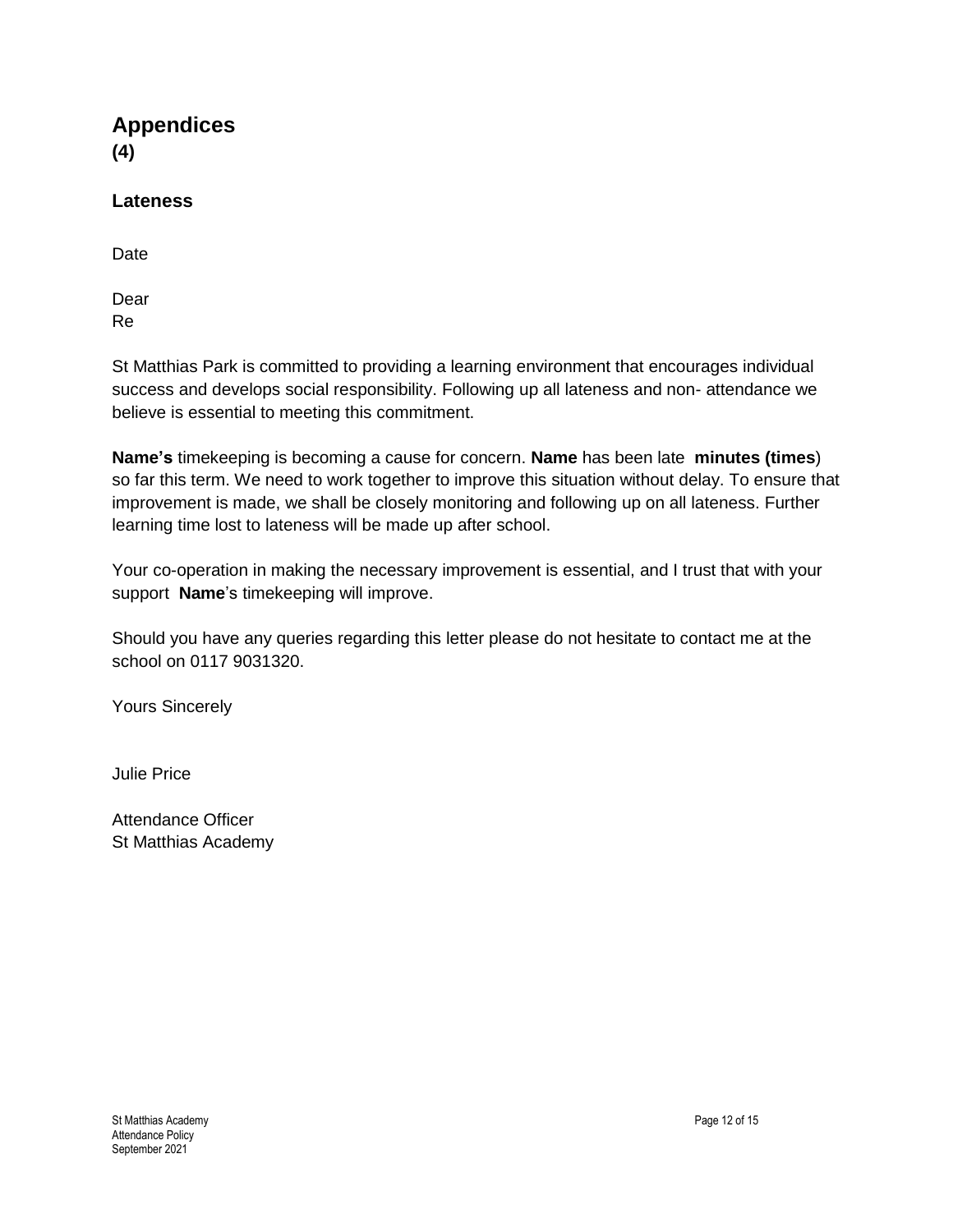**Appendices (5)**

**Contractual letter** 

Dear

Re: DOB: School:

As you are aware I have been monitoring your child's poor school attendance. I note that they have incurred further unauthorised marks and are still attending school irregularly.

Under the Education Act 1996 'It is the duty of parents/responsible adult to ensure the regular attendance of your child/children at school.' This means that they must be in attendance every time the school is open, unless they are prevented from doing so by reason of illness or any unavoidable cause.

In order to address this problem please can you attend a meeting at the school **on XXXXX** at **XXXX.** A Parenting Contract for Attendance (PCA) will be compiled and an appropriate action plan agreed in order to help you improve your child's attendance. For your information I have enclosed a copy of your child's attendance certificate and I have highlighted those marks of concern.

If **Name** continues to attend school irregularly without good cause, it will be necessary for me to place the facts before Education Welfare Service and Legal Services representatives, who may decide to take legal proceedings under the Education Act 1996. I sincerely hope that you will immediately take steps to ensure the regular attendance of your child and to avoid the necessity for me to take further action.

It is in your best interests to attend this meeting. If you do not attend the meeting and there is no valid reason for your absence the meeting will take place without you and your absence may be used as evidence against you if you are prosecuted.

Please contact me on 0117 903 1320 if you wish to discuss this letter.

Yours sincerely

Julie Price

Attendance Officer St Matthias Academy

St Matthias Academy Page 13 of 15 Attendance Policy September 2021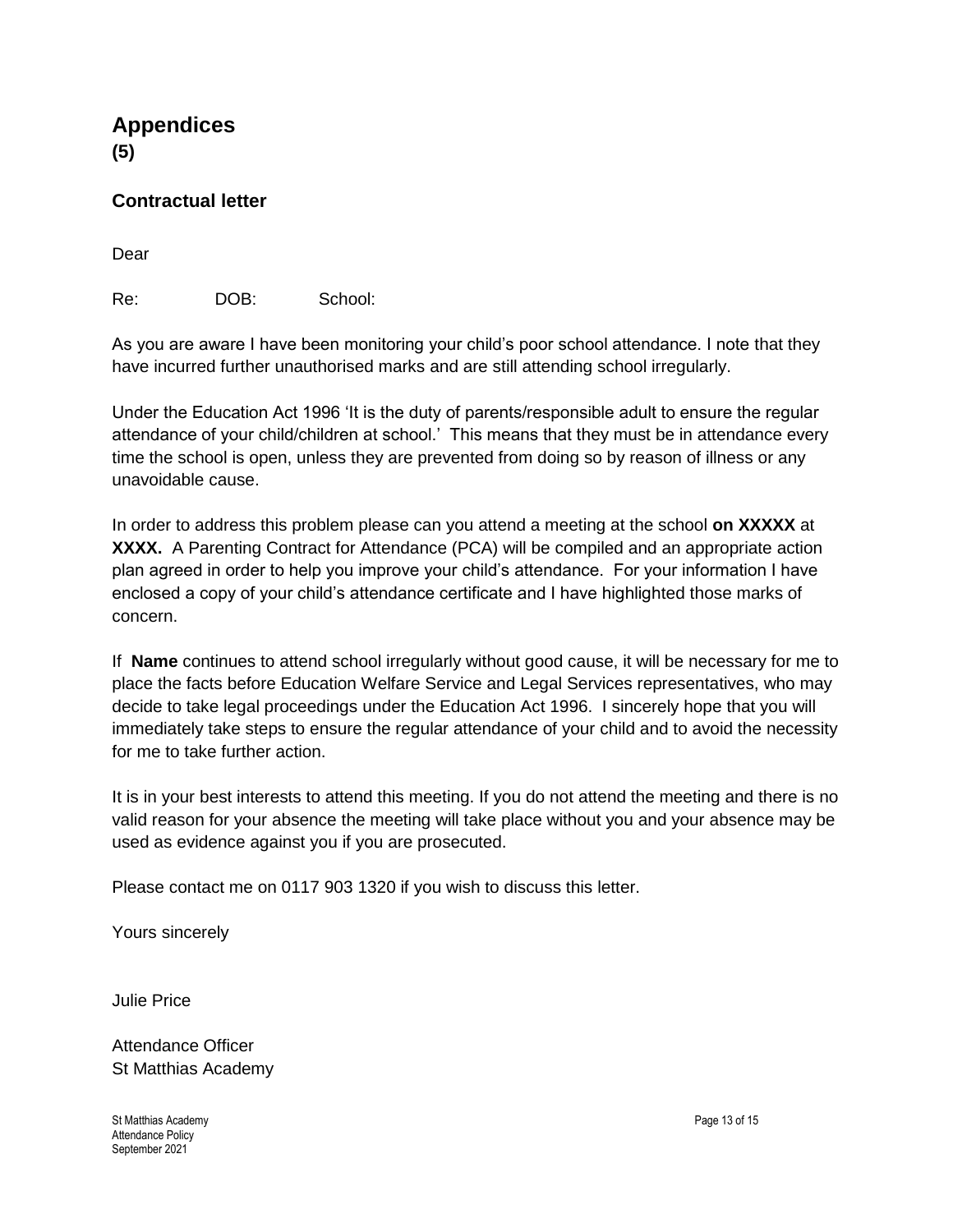**Appendices (6)**

**Leave of Absence request**

# **St Matthias Academy**

# **Request for leave form for a school pupil to take time off during term time**

# **Please ensure you have read and understood the regulations**

Taking your child out of school during term time could harm your child's educational progress. If absence is required for exceptional circumstances parents/carers may apply to the school for leave of absence. Agreement to each request is at the discretion of the Attendance Officer / Head Teacher acting on behalf of the Academy council.

Leave of absence forms can be collected from the school office and all requests should be submitted to the school at the earliest opportunity or at least two weeks before the first day of the absence. If authorisation is refused the parents/carers will be informed by telephone and in writing

If the absence is not authorised and the child is taken out of school, the case will be referred to the Missing Education and Child Employment Service on the child's return to school to decide what action to take. A fine could be issued to each parent, for each child of £60.00 each.

| To the Headteacher at St Matthias Academy |                                               |
|-------------------------------------------|-----------------------------------------------|
|                                           | (pupil's name)                                |
|                                           | because<br>to <u>__________________</u> _____ |
| (Please state reason)                     |                                               |
| Signature of Parent / Carer               |                                               |

Julie Price Attendance Officer St Matthias Academy